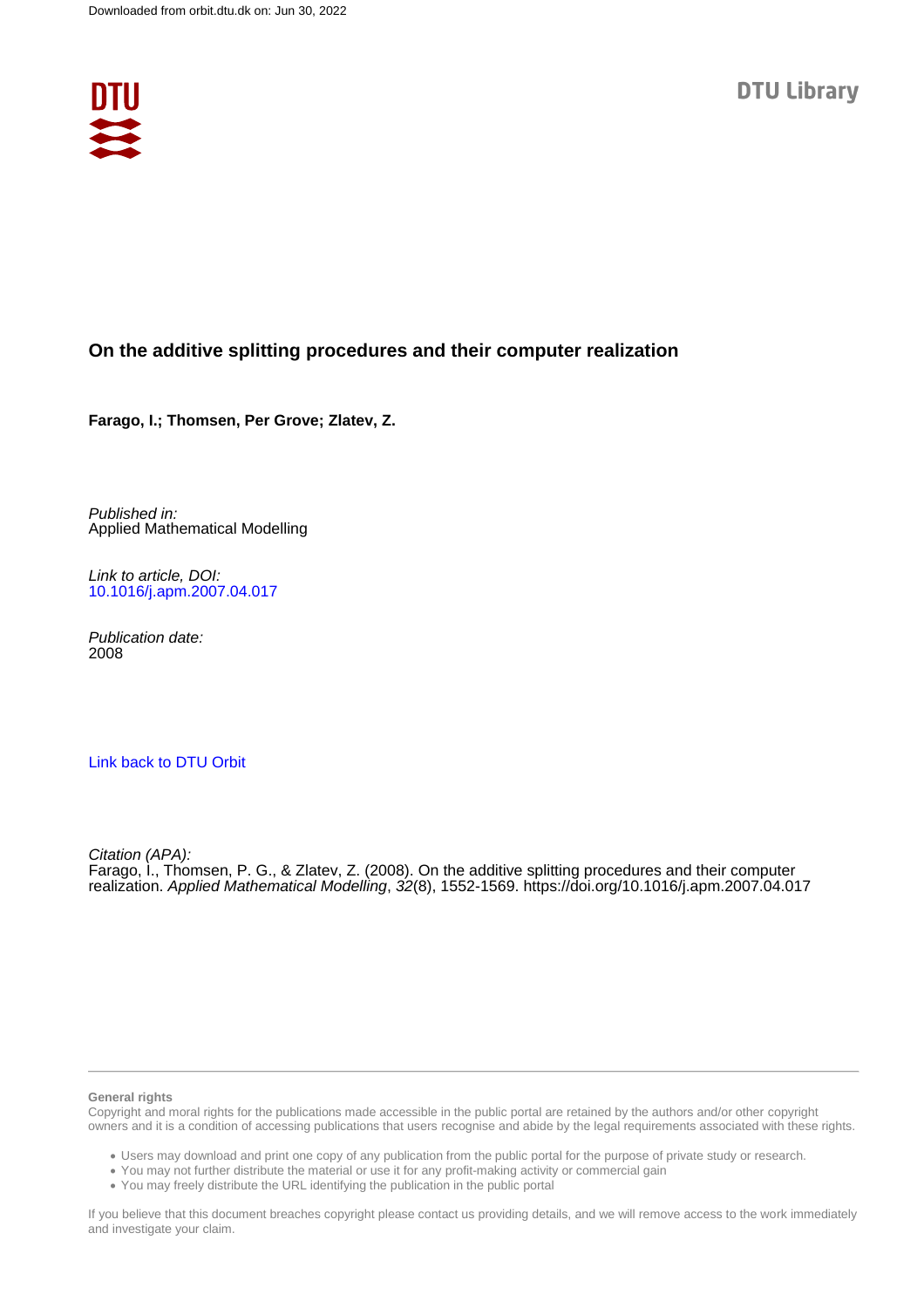# **Properties of two additive splitting procedures**

Istvan Farago<sup>1</sup>, Per Grove Thomsen<sup>2</sup> and Zahari Zlatev<sup>3</sup>

 $1$  Eötvös Loránd University Pázmány P. s. 1/c, 1117 Budapest, HUNGARY <sup>2</sup> Institute for Informatics and Mathematical Modelling Technical University of Denmark DK-2800 Lyngby, DENMARK <sup>3</sup> National Environmental Research Institute Frederiksborgvej 399, P. O. Box 358, DK-4000 Roskilde, DENMARK

**Abstract.** Two additive splitting procedures are defined and studied in this paper. It is shown that these splitting procedures have good stability properties. Some other splitting procedures, which are traditionally used in mathematical models used in many scientific and engineering fields, are sketched. Some conclusions, which are related to the comparison of the additive splitting procedures with the other splitting procedures, are drawn.

**Key Words:** operator splitting, numerical methods, time discretization, stability

**AMS Classification:** 65N06, 65N30, 65L05.

## **1 Introduction**

In our investigation we will assume that there are only two operators, i.e. we will demonstrate our methods on the Cauchy problem of the form:

$$
\frac{dw(t)}{dt} = (A+B)w(t), \quad t \in (0,T]
$$
\n
$$
w(0) = w_0.
$$
\n(1)

We assume that the operators are bounded linear operators, and hence the exact solution is  $w(t) = \exp(t(A+B))w(0)$ .

## **2 Traditional operator splitting methods**

In this section we give a short overview of the different known operator splitting methods which which are used in many different applications. For more details, see [8], [1], [3].

## **2.1 Sequential splitting**

If the sub-problems involving operators  $A$  and  $B$  from  $(1)$  are treated one after the other, then the resulting algorithm is called a sequential splitting procedure.

It is very often worthwhile to describe how the different splitting procedures are to be applied in practice by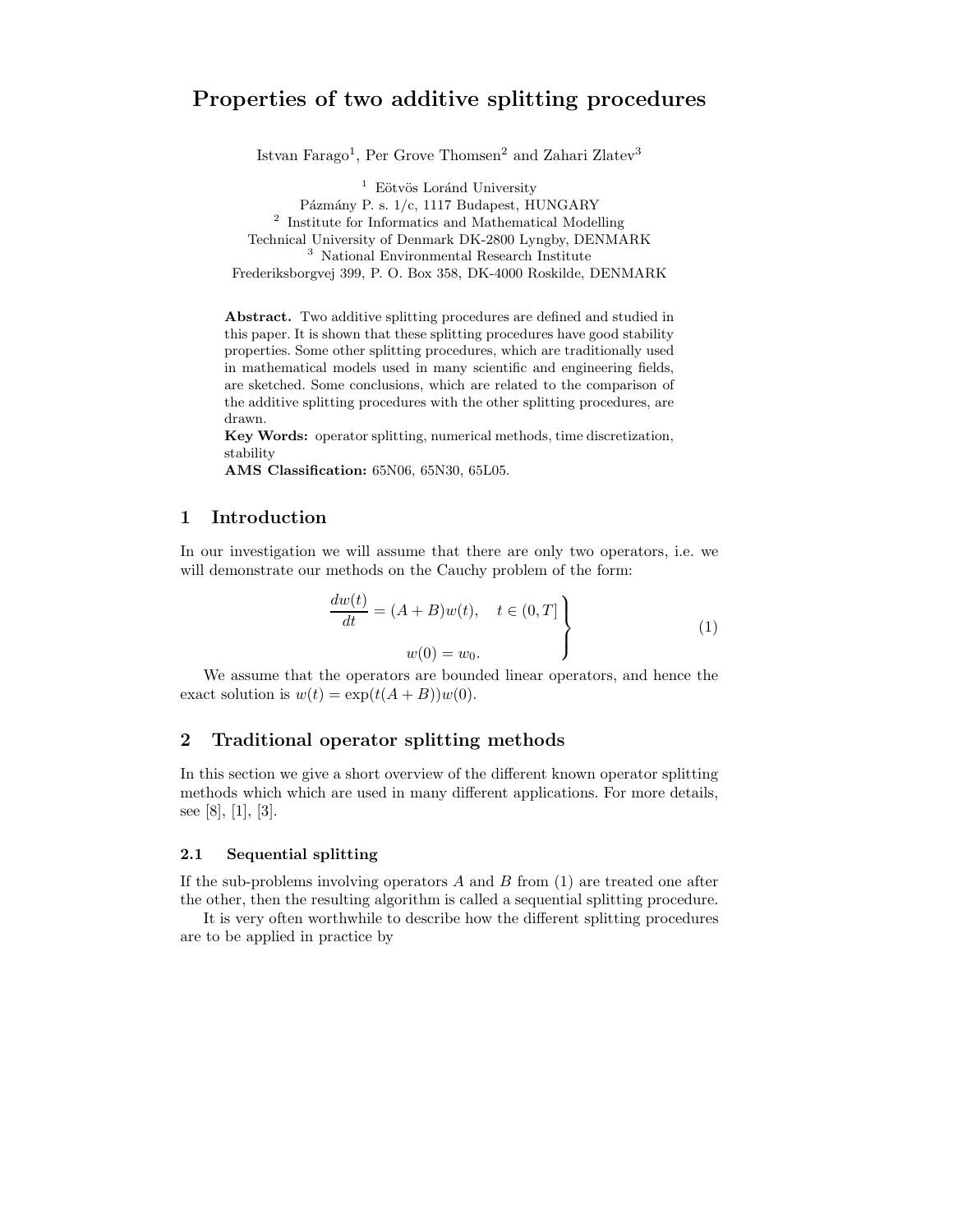- **–** giving the order in which the simple operators A and B, are applied, and
- indicating the splitting time-step size  $\tau$ , which is actually used.

In our particular case, see again (1), the application of the sequential splitting procedure at a given splitting time-step can be described by sequence

$$
(A)_{\tau}, (B)_{\tau}.
$$

It is necessary to explain how the two sub-models are coupled. Assume that n splitting time-steps have successfully been performed and the next splitting time-step, time-step  $n + 1$ , has to be carried out. The approximation obtained at time-step  $n$  is used as a starting approximation when the first sub-model is treated. The approximation obtained at the end of computations related to the first sub-model is used as a starting value for the second sub-model. The approximation obtained when the computations related to the second sub-model are accomplished is accepted as an approximation of the solution of problem (1) at time-step  $n + 1$ . In this way everything is prepared to start the computations related to time-step  $n+2$ . It is necessary to explain how to start the computations at time-step 1, but this is not causing problems, because it is assumed that  $w(0) = w_0$  is given; see again (1).

It should be noted here that if we change the order of the application of the operators, then the results will normally not be the same, i.e. the sequence  $(A)_{\tau}$ ,  $(B)_{\tau}$  is in general different from the sequence  $(B)_{\tau}$ ,  $(A)_{\tau}$ .

The sequential splitting is in general leading to a numerical approximation of order one. The implication of this fact is that as a rule it is not advisable to use numerical algorithms of order higher than one in the treatment of the subproblems involving the simpler operators  $A$  and  $B$  when a sequential splitting procedure is to be used.

## **2.2 Marchuk–Strang splitting**

Sometimes it is desirable to apply more accurate splitting procedures. Accuracy of order two can be achieved in the following way. Consider an arbitrary splitting time-step, say step n (i.e. the computations are to be carried out from  $t = t_n$  to  $t = t_{n+1} = t_n + \tau$ . Assume that the sub-models are treated as follows:

- Carry out computations by using the first operator from  $t = t_n$  to  $t =$  $t_n + 0.5\tau$
- **–** Use the second operator to perform computations from  $t = t_n$  to  $t = t_n + \tau$ .
- **–** Perform computations from  $t = t_n$  to  $t = t_n + \tau$  by applying again the first operator.

This splitting procedure has been proposed in 1968 simultaneously by Marchuk and Strang (see [5] and [6]). It is also called symmetric splitting

In the notation used in the previous sub-section the calculations at an arbitrary splitting time-step can be described by the sequence: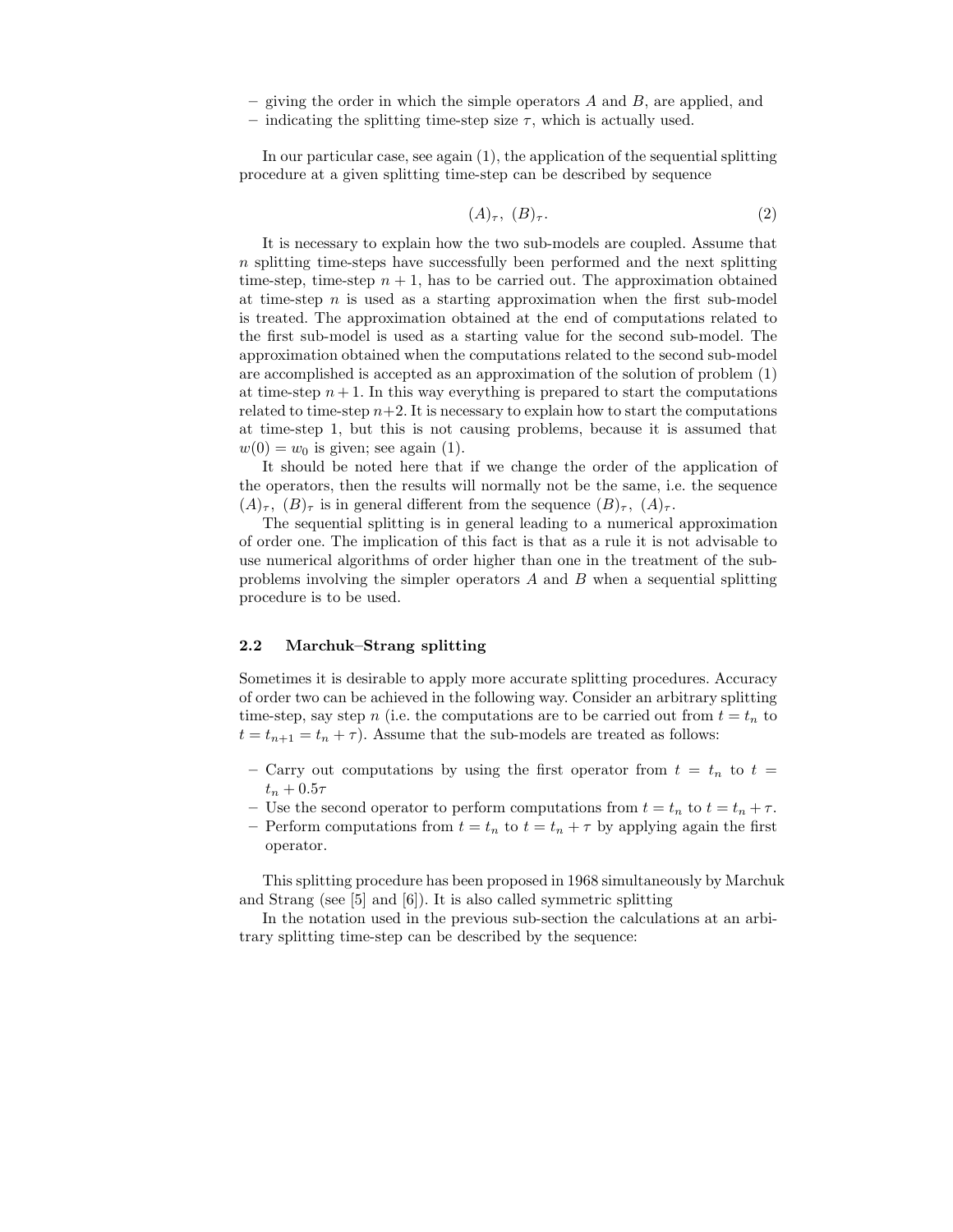$$
(A)_{0.5\tau}, (B)_{\tau}, (A)_{0.5\tau}.
$$
 (3)

The same idea, as in the previous section, can be used to couple the used operators: (i) we start with the approximation obtained at time-step  $n$ , (ii) the approximation obtained when the computations related to  $(A)_{0.5\tau}$  are accomplished is taken as a starting value for the second sub-model  $(B)_{\tau}$ , (iii) the approximation obtained when the computations related to  $(B)_{\tau}$  are accomplished is taken as a starting value for the third sub-model and (iv) the approximation obtained when the computations related to  $(B)_{\tau}$  are accomplished is taken as an approximation of the problem (1) at time-step  $n+1$ . It is clear that after (iv) we are ready to proceed by performing the computations at splitting time-step  $n+2$ .

As in the previous section it should be noted here that if we change the order of the application of the operators, then the results will normally not be the same, i.e. the sequence  $(A)_{0.5\tau}$ ,  $(B)_{\tau}$   $(A)_{0.5\tau}$  is in general different from the sequence  $(B)_{0.5\tau}$ ,  $(A)_{\tau}$   $(B)_{0.5\tau}$ .

#### **2.3 Weighted sequential splitting**

Consider again (1). Assume that the computations at the splitting time-step under consideration are carried out by applying successively the sub-problems as shown by the following two sequences of operators:

$$
(A)_{\tau}, (B)_{\tau} \tag{4}
$$

and

$$
(B)_{\tau}, (A)_{\tau}, \tag{5}
$$

i.e. we perform first a sequential splitting time-step starting with the sub-problem containing operator A and after that proceed with a sequential splitting timestep starting with operator B.

Denote by  $w_{forward}(t_n + \tau)$  the result obtained when the splitting time-step (4) is finished and by  $w_{backward}(t_n + \tau)$  the corresponding result obtained when the computations involved in (5) are accomplished. Then an approximation:

$$
w_{n+1} = \theta \ w_{forward}(t_n + \tau) + (1 - \theta) \ w_{backward}(t_n + \tau)
$$
 (6)

of the solution  $w(t_n + \tau)$  of (1) at  $t = t_{n+1} = t_n + \tau$  is calculated using some weighting parameter  $\theta$  and one can proceed with the calculations for the next splitting time-step.

The splitting procedures based on the performance of the calculations at each splitting time-step using the formulae (4), (5) and (6) are called weighted sequential splitting procedures. Very often these splitting procedures are used with  $\theta = 0.5$ . The order of accuracy of the weighted sequential procedures is in general one, but experimental results indicate that these procedures are more stable than the simple sequential procedure.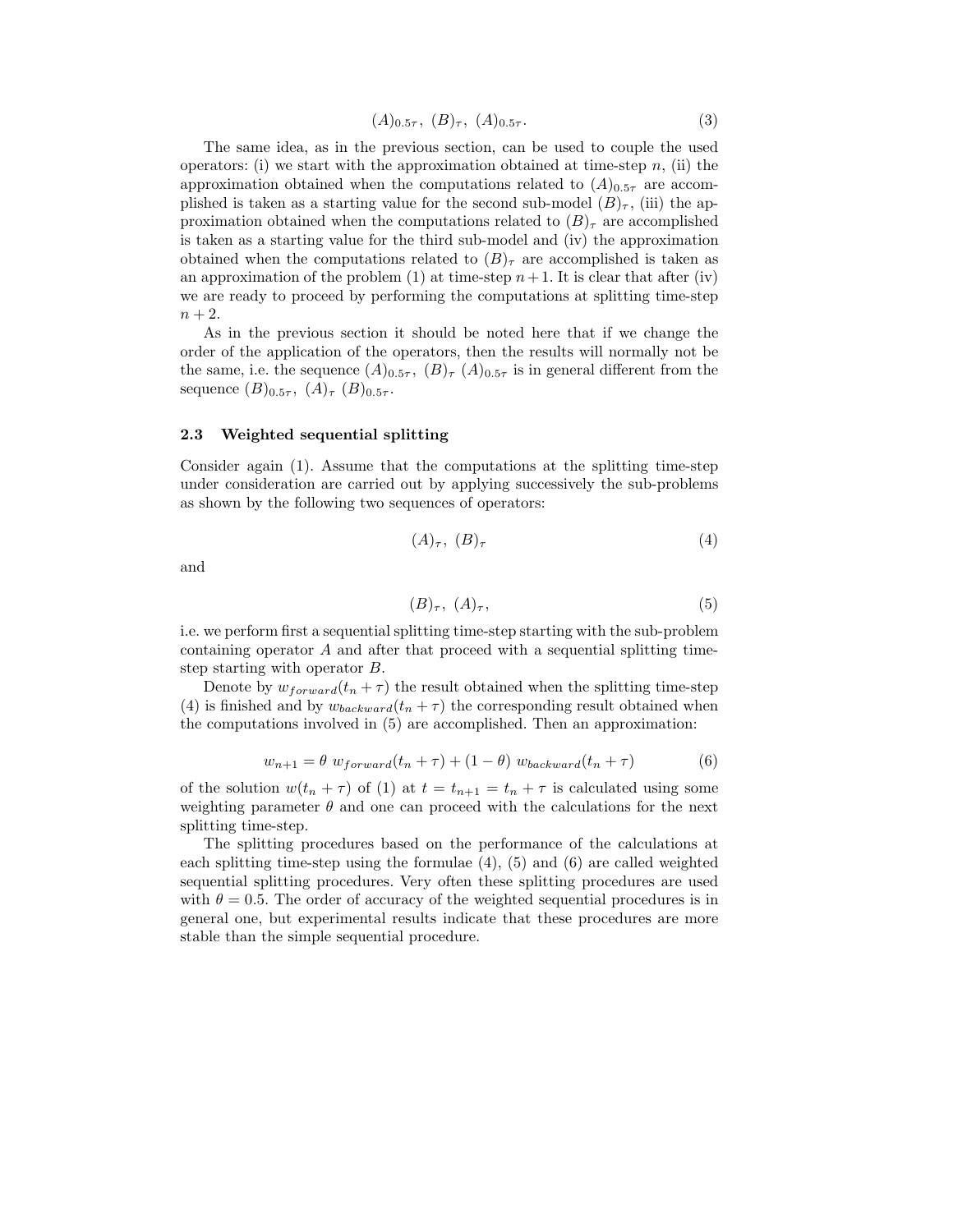It is clear that the sub-problems involved in (4) and (5) can be coupled in the same way as this was done for the sequential splitting procedure in Sub-section 2.

#### **2.4 Weighted Marchuk–Strang splitting**

A weighted Marchuk–Strang splitting procedure can be obtained from the ordinary Marchuk–Strang splitting procedure in the same way as the weighted sequential procedure was obtained from the ordinary sequential procedure in the previous sub-section. Assume that the computations at the splitting time-step under consideration are carried out by applying successively the sub-problems as shown by the following two sequences of operators:

$$
(A)_{0.5\tau}, (B)_{\tau} (A)_{0.5\tau} \tag{7}
$$

and

$$
(B)_{0.5\tau}, (A)_{\tau} (B)_{0.5\tau} \tag{8}
$$

i.e. we perform first a Marchuk–Strang splitting time-step starting with the subproblem containing operator A and after that proceed with a Marchuk–Strang splitting time-step starting with operator B.

Denote again by  $w_{forward}(t_n+\tau)$  the result obtained when the splitting timestep (7) is finished and by  $w_{backward}(t_n + \tau)$  the corresponding result obtained when the computations involved in  $(8)$  are accomplished. Then an approximation:

$$
w_{n+1} = \theta \ w_{forward}(t_n + \tau) + (1 - \theta) \ w_{backward}(t_n + \tau)
$$
 (9)

of the solution  $w(t_n + \tau)$  of (1) at  $t = t_{n+1} = t_n + \tau$  is calculated using some weighting parameter  $\theta$  and one can proceed with the calculations for the next splitting time-step.

The splitting procedures based on the performance of the calculations at each splitting time-step using the formulae (7), (8) and (9) are called weighted Marchuk–Strang splitting procedures or weighted symmetric splitting procedures. Very often these splitting procedures are used with  $\theta = 0.5$ . The order of accuracy of the weighed sequential procedures is in general the same as the order of the ordinary Marchuk–Strang splitting procedures (i.e. two), but experimental results indicate that these procedures are more stable than the simple sequential procedure.

It is clear that the sub-problems involved in (7) and (8) can be coupled in the same way as this was done for the sequential splitting procedure in Sub-section 2.2.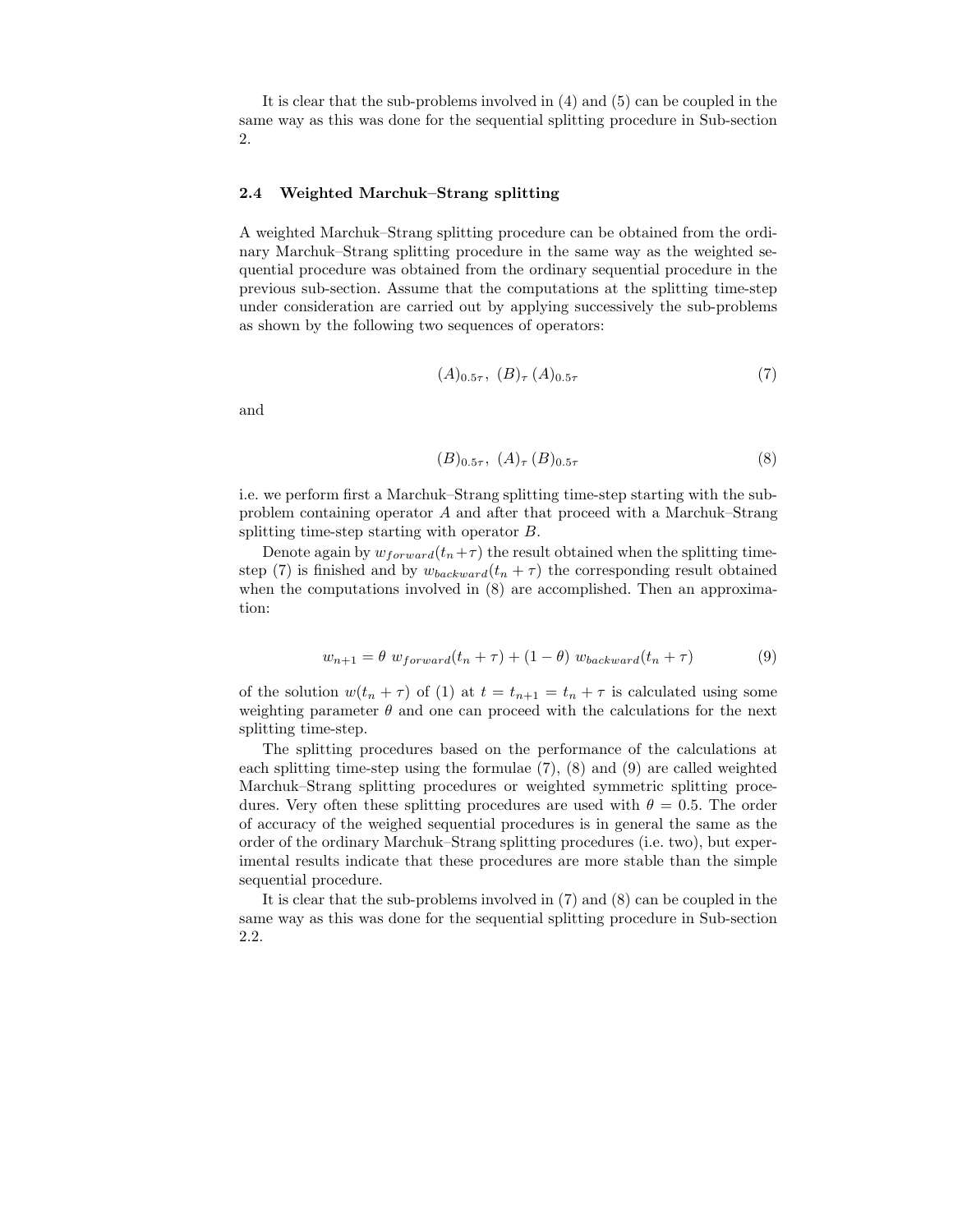#### **2.5 Extension for the case of more than two operators**

The splitting procedures sketched in the previous four sub-sections have been derived for the case where the right-hand-side of the original problems contains as in (1) a sum of two operators. In principle at least, all these procedures can be defined for the case where the right-hand-side of the original problem is a sum of more than two operators (see, for example, [8]).

## **3 Additive splitting**

This method is based on a simple idea: we solve the different sub-problems by using the same initial function. We obtain the split solution by the use of these results and the initial condition. The algorithm is the following:

$$
\frac{dw_1^n}{dt}(t) = Aw_1^n(t), \qquad (n-1)\tau < t \le n\tau,
$$
  

$$
w_1^n((n-1)\tau) = w_{\text{sp}}^N((n-1)\tau),
$$
 (10)

and

$$
\frac{dw_2^n}{dt}(t) = Bw_2^n(t), \qquad (n-1)\tau < t \leq n\tau,\tag{11}
$$

$$
w_2^n((n-1)\tau) = w_{\text{sp}}^N((n-1)\tau).
$$

Then the split solution at the mesh-points is defined as

$$
w_{\rm sp}^N(n\tau) = w_1^n(n\tau) + w_2^n(n\tau) - w_{\rm sp}^N((n-1)\tau). \tag{12}
$$

Here  $n = 1, 2, ... N$ , where  $w_{\text{sp}}^{N}(0) = w_0$ .

One can see the main advantage of this method at first sight: it can be parallelized on the operator level in a natural way (like the symmetrically weighted sequential splitting).

The local splitting error (for bounded operators) can be investigated directly.

**Theorem 1.** *The additive splitting is a first order accurate splitting method for the bounded operators.*

*Proof.* The solution of the additive splitting at  $t = \tau$  is defined as

$$
w_{\rm sp}^{N}(\tau) = [\exp(A\tau) + \exp(B\tau) - I]w_0, \qquad (13)
$$

where  $I$  denotes the identity operator. Hence, we get

$$
w_{sp}^{N}(\tau) = \left(I + A\tau + \frac{1}{2}A^{2}\tau^{2} + I + B\tau + \frac{1}{2}B^{2}\tau^{2} - I\right)w_{0} + \mathcal{O}(\tau^{3}) =
$$
  
=  $\left(I + (A + B)\tau + \frac{1}{2}(A^{2} + B^{2})\tau^{2}\right)w_{0} + \mathcal{O}(\tau^{3}).$  (14)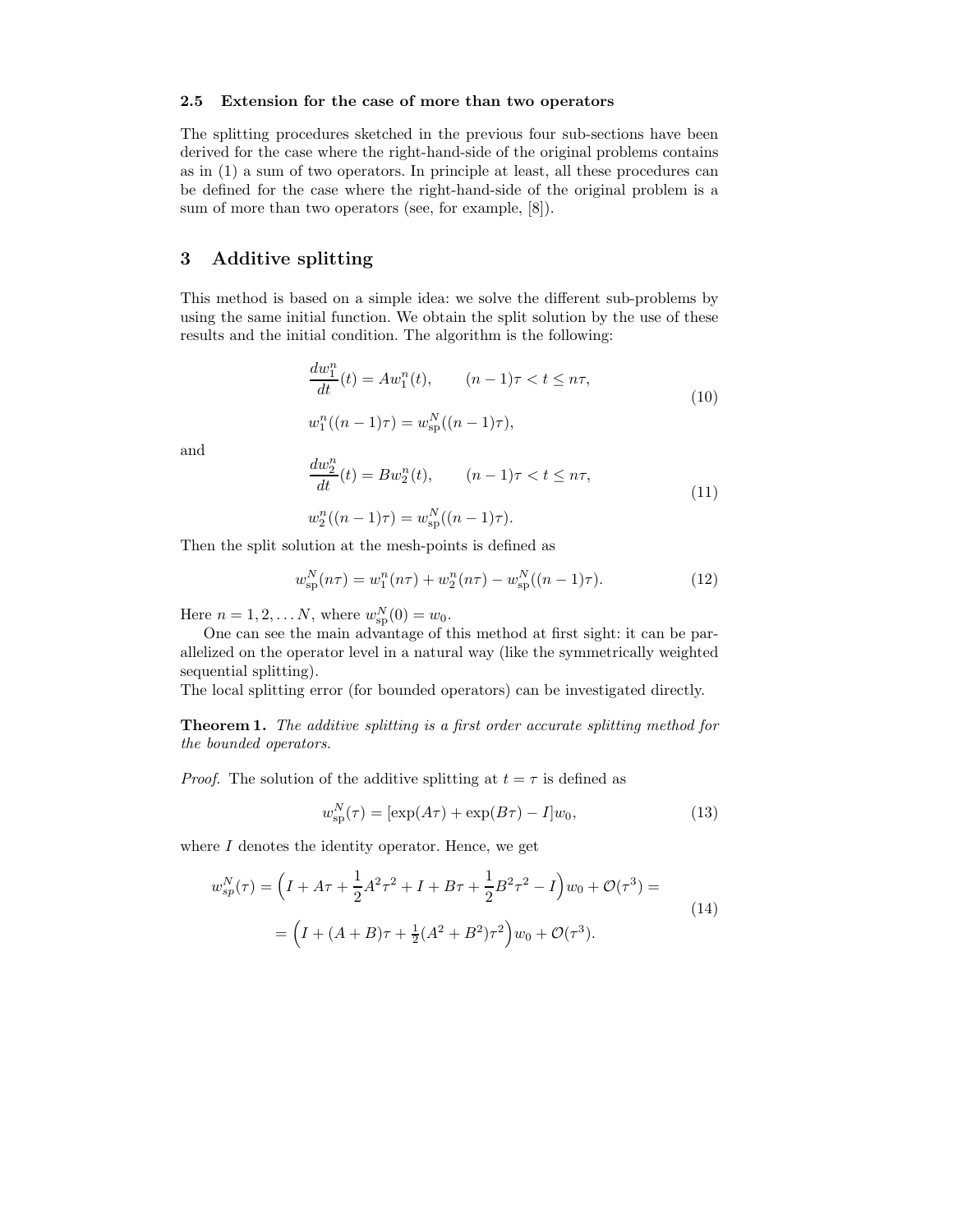Comparing this expression with the similar Taylor expansion of the exact solution, we get the local splitting error

$$
Err_{sp}(\tau) = \frac{1}{2}((AB + BA)\tau^2)w_0 + \mathcal{O}(\tau^3),
$$
\n(15)

which proves the statement.

The following statement shows that the additive splitting approximates the exact solution not only at the mesh-points.

**Corollary 2.** *The additive splitting approximates the exact solution on the whole split time interval*  $[0, \tau]$ *.* 

*Proof.* The exact solution of the additive splitting at  $t \in [0, \tau]$  is

$$
w_{\rm sp}^{N}(t) = [\exp(At) + \exp(Bt) - I]w_0.
$$
 (16)

Hence, at any point of the time interval we have

$$
Err_{sp}(t) = \frac{1}{2}((AB + BA)t^2)w_0 + \mathcal{O}(t^3),\tag{17}
$$

which proves the statement.

## **4 Modified additive splitting method**

For the additive splitting introduced by (10)- (12) the critical point is the proof of the stability. The problem is based on the definition  $w_{\text{sp}}^{N}(t)$  in (12): in fact, we should estimate in the norm the operator  $exp(At) + exp(Bt) - I$  and to show that in norm it is bounded by one. Due to the presence of the subtraction in the formula. the triangle inequality doesn't useful for this aim even in the case when the sub-problems are contractive,

Therefore we modify the method. We execute the separated splitting steps with double operators, and then we compute the splitting approximation as the arithmetical mean of the results. Consequently, the algorithm reads as follows:

$$
\frac{dw_1^n}{dt}(t) = 2Aw_1^n(t), \qquad (n-1)\tau < t \le n\tau,
$$
  

$$
w_1^n((n-1)\tau) = w_{\text{sp}}^N((n-1)\tau),
$$
\n(18)

and

$$
\frac{dw_2^n}{dt}(t) = 2Bw_2^n(t), \qquad (n-1)\tau < t \le n\tau,
$$
  

$$
w_2^n((n-1)\tau) = w_{\rm sp}^N((n-1)\tau).
$$
 (19)

Then the split solution at the mesh-points is defined as

$$
w_{\rm sp}^N(n\tau) = \frac{1}{2} \left( w_1^n(n\tau) + w_2^n(n\tau) \right). \tag{20}
$$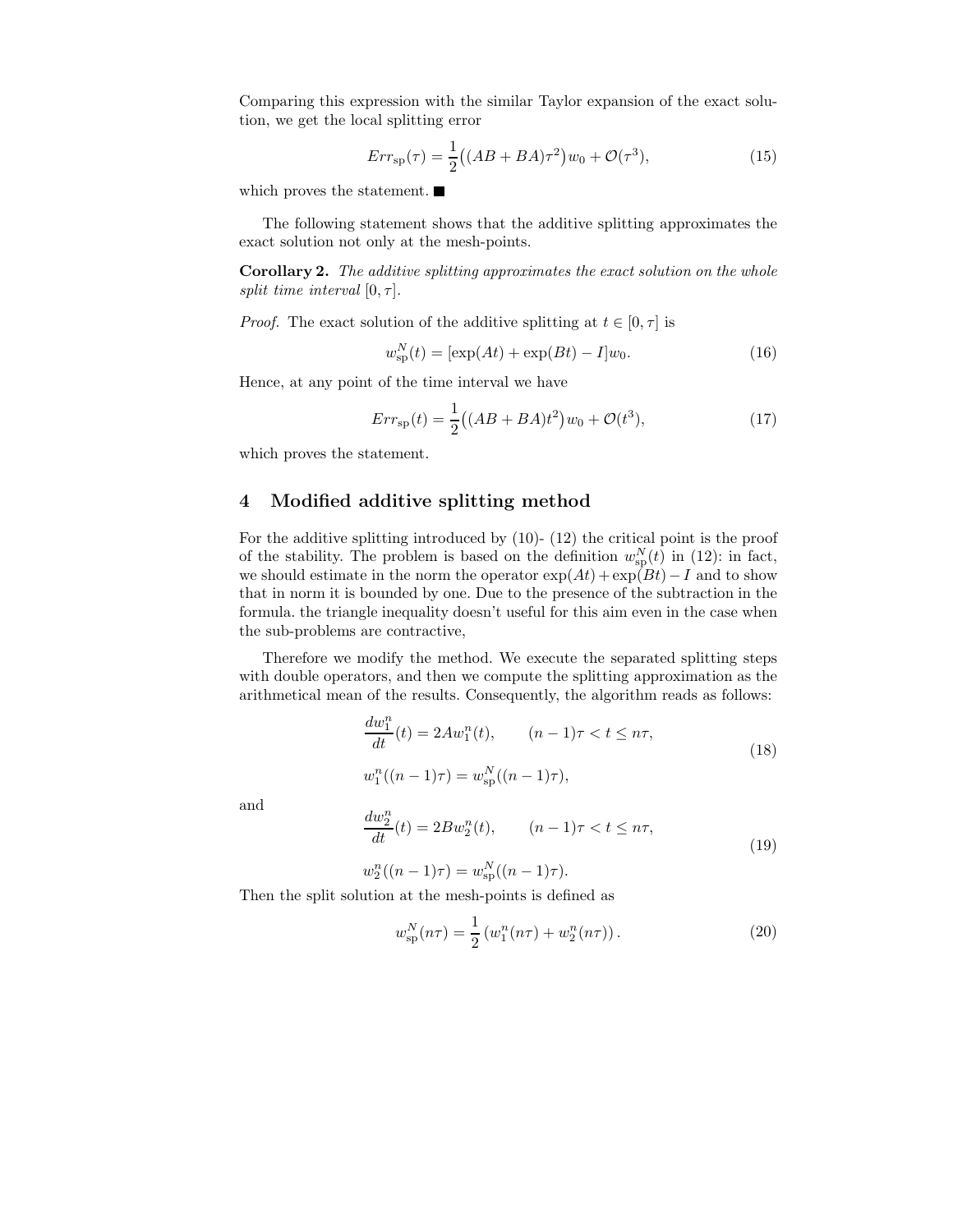Here, as before  $n = 1, 2, \dots N$ , where  $w_{\text{sp}}^{N}(0) = w_0$ . The investigation of the local splitting error (for bounded operators) for the modified additive splitting (18)- (20) is similar as it was done in Theorem 1.

**Theorem 3.** *For the bounded operators the modified additive splitting is a first order accurate splitting method.*

*Proof.* The solution of the modified additive splitting at  $t = \tau$  is defined as

$$
w_{\rm sp}^N(\tau) = \frac{1}{2} [\exp(2A\tau) + \exp(2B\tau)] w_0, \qquad (21)
$$

Hence, we get

$$
w_{sp}^{N}(\tau) = \frac{1}{2} \Big( I + 2A\tau + \frac{1}{2} (2A\tau)^{2} + I + 2B\tau + \frac{1}{2} (2B\tau)^{2} \Big) w_{0} + \mathcal{O}(\tau^{3}) =
$$
  
=  $\Big( I + (A+B)\tau + (A^{2} + B^{2})\tau^{2} \Big) w_{0} + \mathcal{O}(\tau^{3}).$  (22)

Comparing this expression with the similar Taylor expansion of the exact solution, we get the local splitting error

$$
Err_{\rm sp}(\tau) = -\frac{1}{2} \left( (A - B)^2 \tau^2 \right) w_0 + \mathcal{O}(\tau^3),\tag{23}
$$

which proves the statement.

I the following we analyze the approximation property of the method on the whole time interval.

**Corollary 4.** *The additive splitting approximates the exact solution on the whole split time interval*  $[0, \tau]$ *.* 

*Proof.* The exact solution of the modified additive splitting at  $t \in [0, \tau]$  is

$$
w_{\rm sp}^{N}(t) = \frac{1}{2} [\exp(2At) + \exp(2Bt)] w_0.
$$
 (24)

Hence, at any point of the time interval we have

$$
Err_{sp}(t) = -\frac{1}{2}((A-B)^{2}t^{2})w_{0} + \mathcal{O}(t^{3}),
$$
\n(25)

which proves the statement.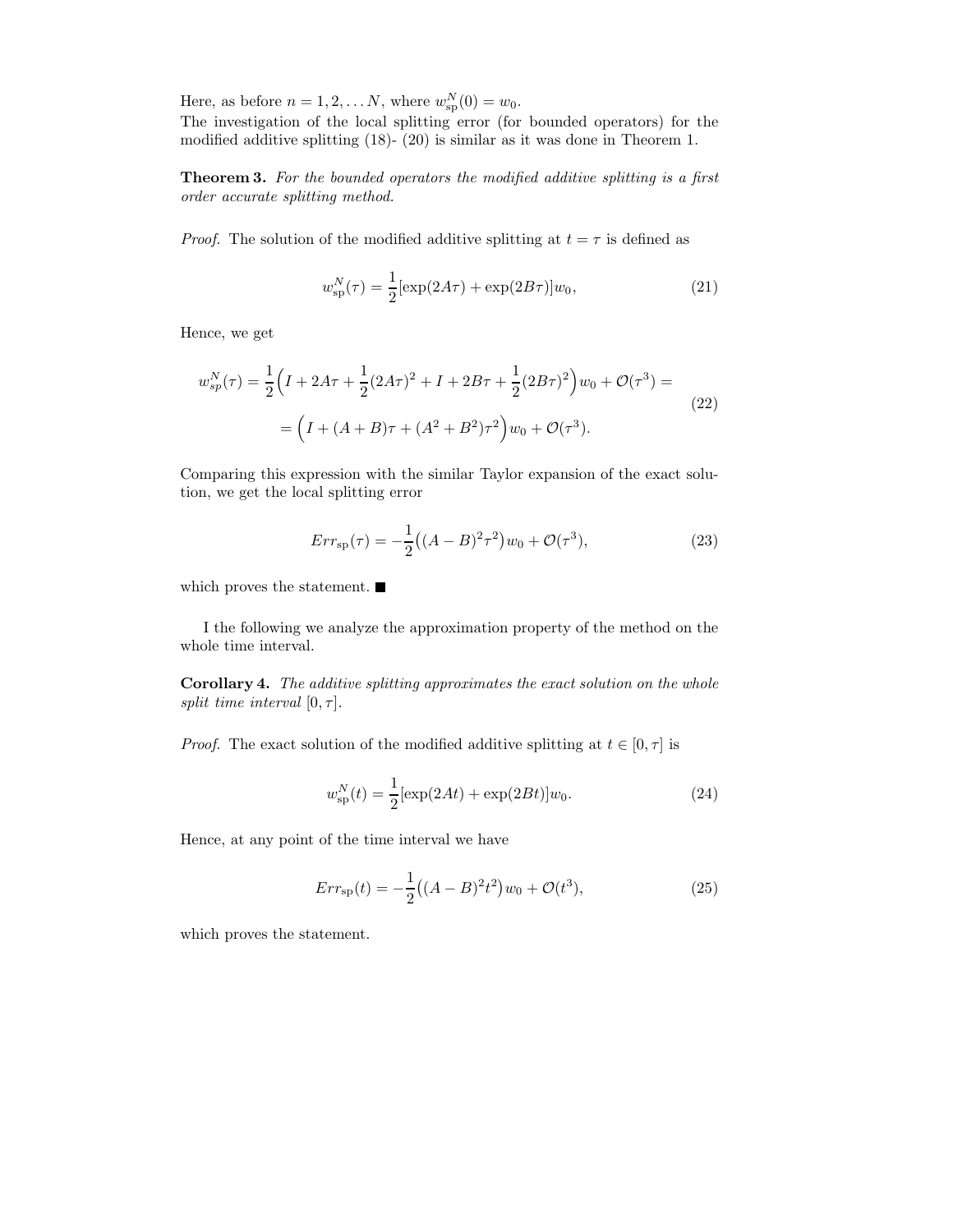## **5 Convergence of the modified additive splitting for contractive bounded operators**

The introduced additive splittings, as any operator splitting method, can be considered as a numerical time-discretization method. Hence, the question of its convergence is a crucial question during the application. This leads to the problem of the investigation of its consistency and stability. In the following we assume that the exponential of the operators  $tA$  and  $tB$  are contractive, i.e the relations

$$
\|\exp(tA)\| \le 1 \text{ and } \|\exp(tB)\| \le 1 \tag{26}
$$

are valid.

The notion of *consistency* is closely related to the local splitting error. Let us denote by  $T_{sp}(\tau)$  the operator which transforms  $w_{sp}^{N}(t_n)$  into  $w_{sp}^{N}(t_{n+1})$ , i.e.

$$
T_{\rm sp}(\tau)w_{\rm sp}^N(t_n) = w_{\rm sp}^N(t_{n+1}).
$$
\n(27)

Obviously, for the additive splitting

$$
T_{\rm sp}(\tau) = \exp(\tau A) + \exp(\tau B) - I,\tag{28}
$$

while for the modified additive splitting it is

$$
T_{\rm sp}(\tau) = \frac{1}{2} (\exp(2\tau A) + \exp(2\tau B)).
$$
 (29)

**Definition 5.** A splitting method called consistent numerical method to the problem (1), when

$$
\lim_{\tau \to 0} \| \left[ \frac{T_{\rm sp}(\tau) - I}{\tau} - (A + B) \right] w(t) \| = 0 \tag{30}
$$

for all  $t \in [0, T]$  and the convergence is uniform in t. (Here  $w(t)$  denotes the solution of the problem (1).)

*Remark.* For the solution of the well-posed abstract Cauchy problem (1) the relation

$$
\lim_{\tau \to 0} \|\left[\frac{w(t+\tau) - w(t)}{\tau} - (A+B)\right]w(t)\| = 0
$$
\n(31)

holds for all  $t \in [0, T]$  and the convergence is uniform in t. Therefore, using (30), a splitting method is consistent if and only if the relation

$$
\lim_{\tau \to 0} \|\frac{w(t+\tau) - T_{\rm sp}(\tau)w(t)}{\tau}\| = 0
$$
\n(32)

for all  $t \in [0, T]$  and the convergence is uniform in t. Substituting  $t = 0$  into (32), we get the relation

$$
\lim_{\tau \to 0} \|\frac{Err_{\text{sp}}(\tau)}{\tau}\| = 0
$$
\n(33)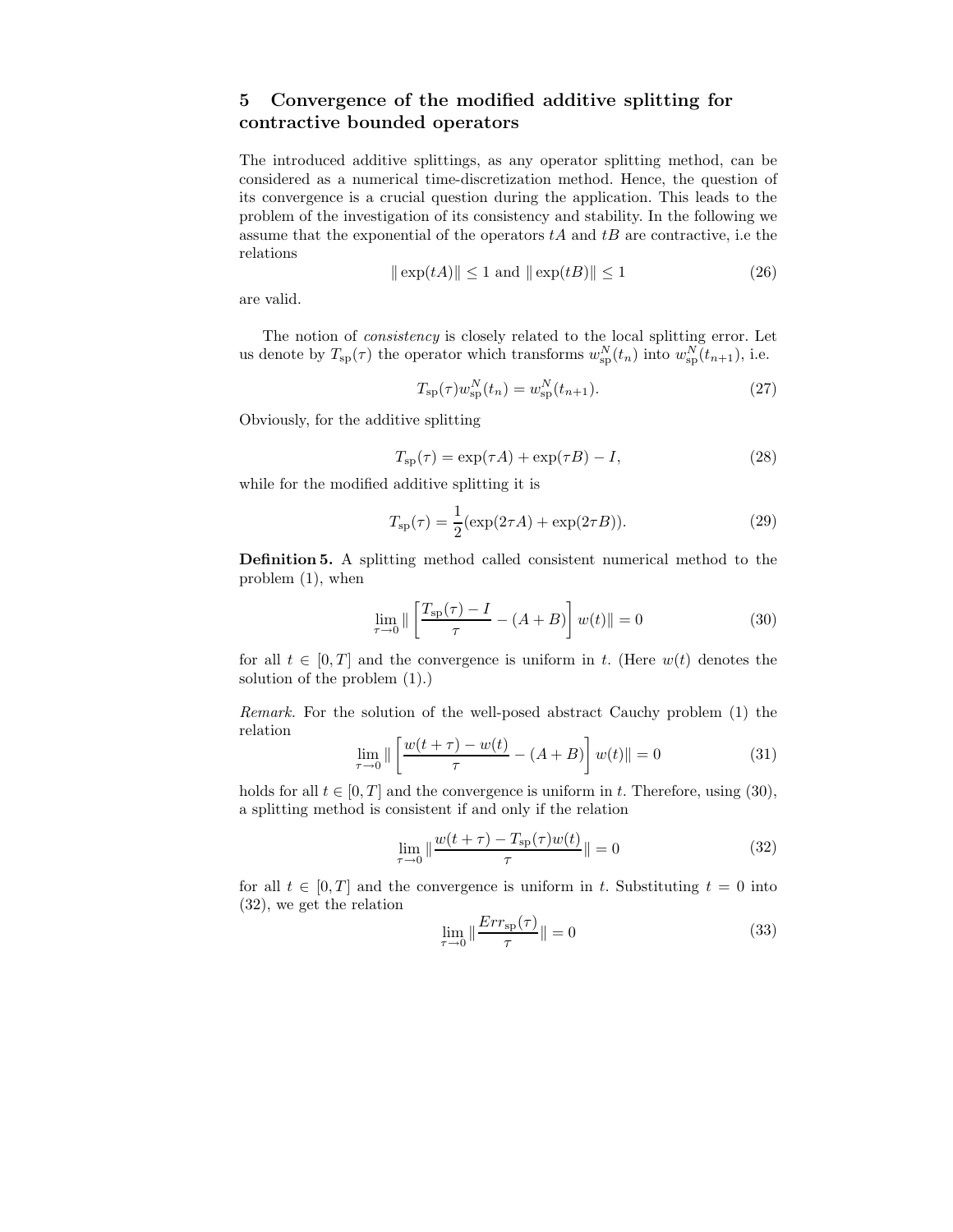which coincides with the condition

$$
Err_{\rm sp}(\tau) = \mathcal{O}(\tau^{p+1})\tag{34}
$$

with some  $p > 0$ . Consequently, when an operator splitting is a consistent then its order can be defined by the rate of the convergence in (30). However, the converse isn't true: the relation (34) doesn't imply automatically the consistency.

The notion of *stability* means that the powers of the operator  $T_{sp}(\tau)$  are bounded on the initial element, i.e.

**Definition 6.** A splitting method called stable numerical method if

$$
\|(T_{\rm sp}(\tau))^n w_0\| < \infty \tag{35}
$$

for all  $n\tau \in [0, T]$ .

For the well-posed problem (1) the Lax theorem states the following: for a consistent numerical method the stability is the necessary and sufficient condition of the convergence.

**Theorem 7.** *Under the contractivity condition (26) both the additive and the modified splittings are consistent.*

*Proof.* First we show the validity of (30) for  $T_{sp}(\tau)$  defined in (29). We have

$$
\begin{aligned}\n\left[\frac{T_{\rm sp}(\tau) - I}{\tau} - (A + B)\right] w(t) &= \\
&= \left[\frac{\frac{1}{2}(\exp(2\tau A) + \exp(2\tau B)) - I}{\tau} - (A + B)\right] \exp(t(A + B))w_0 = \\
&= \left[\tau(A^2 + B^2) + \mathcal{O}(\tau^2)\right] \exp(t(A + B))w_0\n\end{aligned} \tag{36}
$$

According to (26),  $\|\exp(t(A+B))\| \leq 1$ . Hence, the right side of (36) converges to zero as  $\tau$  tends to zero, uniformly in t. This results in the consistency of the modified additive splitting.

The proof of the statement for the additive splitting is similar.  $\blacksquare$ 

Due to the consistency property, we have to show the stability. However, as it was already mentioned, for the additive splitting (10)- (12) to do it even for contractive operators, it is a difficult task. But for the modified additive splitting, in the contractive case we can show it directly.

**Theorem 8.** *Under the contractivity condition (26) the modified additive splitting is contractive and hence it is stable.*

*Proof.* The statement is an obvious consequence of the assumptions and of the formula  $(20)$ .

Hence, using the Lax theorem, we obtained

**Theorem 9.** *Under the contractivity condition (26) the modified additive splitting is convergent.*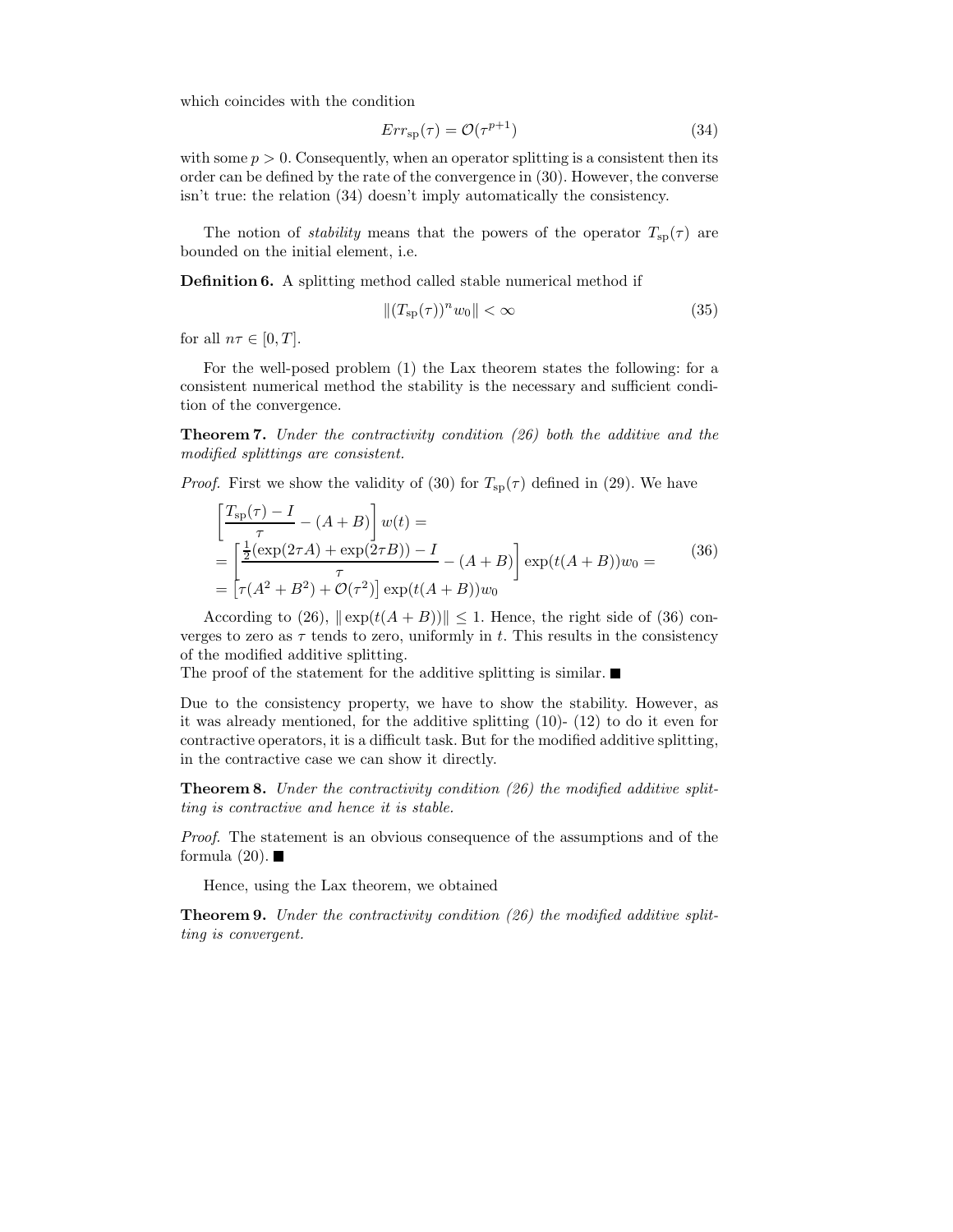## **6 General discussion of the splitting procedures**

### **6.1 Computing time**

Assume here that all splitting procedures are used with the same splitting timestepsize  $\tau$ ) and that the computing time is the most important factor. Under these assumptions the following conclusions can be drawn.

- **–** From a computational point of view, the sequential splitting is the best one (i.e. it is the cheapest one with regard to computing time).
- **–** If the computational work for the treatment of the sub-problem involving operator  $B$  is much larger than the computational work for treating the sub-problem involving operator  $A$ , then the Marchuk–Strang splitting procedure is only slightly more expensive computationally than the sequential splitting procedure. In some environmental models this is precisely the case. In advection-chemistry models (see, for example, [7], [8]) the chemical part often takes about 95% of the computing time. It is clear that for such models the Marchuk–Strang splitting procedure is quite competitive with the sequential splitting procedure with regard to the computing time used.
- **–** The remaining splitting procedures are much more expensive with regards to the computing time than the sequential splitting procedure. The computing time will be increased by a factor at least equal to two when any of these splitting procedures is applied instead of the sequential splitting procedure.

## **6.2 Accuracy of the results**

Assume that the accuracy of the results is the most important issue. Then it is perhaps a good idea to apply the Marchuk–Strang splitting procedure or the weighted Marchuk–Strang splitting procedure, because second order accuracy can be achieved when these splitting procedures are used. It should be emphasized, however, that the use of these two splitting procedures imposes some requirements to the numerical methods that are to be used in the three sub-problems arising when the splitting procedure selected is applied to (1): in general the numerical methods for solving differential equations that are to be applied in each sub-problems must be of order at least equal to two.

The remaining splitting procedures are of order one. This means, let us reiterate, that these splitting procedures should not be used when the accuracy required is a critical factor.

#### **6.3 Robustness of the results**

Some experimental results indicate that the weighted splitting procedures are sometimes more robust than the remaining splitting procedures (i.e. in some difficult situations when the solution changes very quickly these two splitting procedures are giving rather good results; such situations occur during sun-sets and sun-rises when some chemical models are run, see [8]).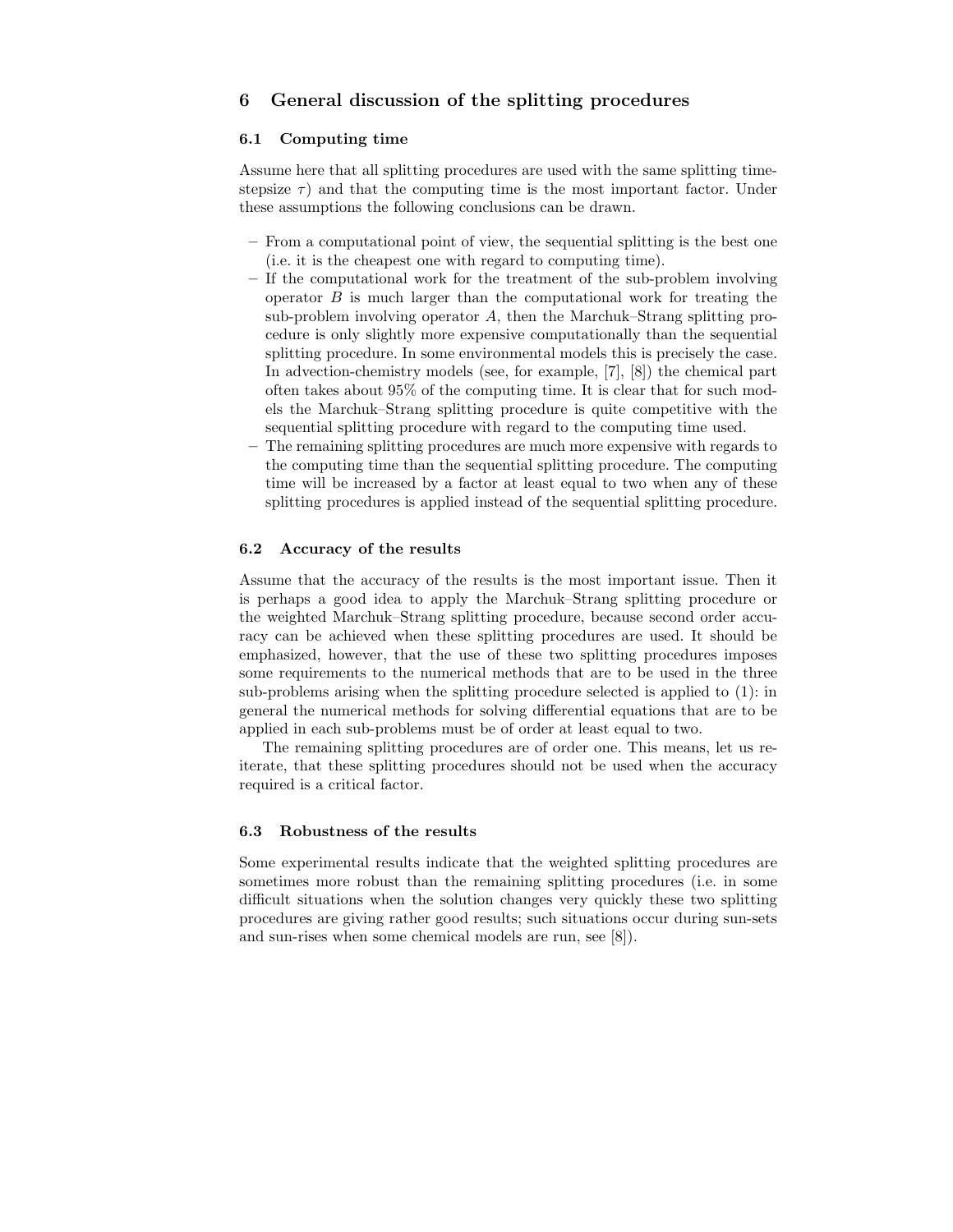## **6.4 Proving theoretical properties**

It is important to prove some theoretical results (as, for example, convergence results, stability results, etc.). If such results are proved, then it will be clear for which classes of problems it is possible to guarantee that the splitting procedures will ensure good results. Some properties of the additive splitting procedures were proved in this paper. Much more similar results are highly desirable.

#### **6.5 General conclusion**

The short discussion given in the previous four sub-section shows very clearly that the choice of the best splitting procedure is by far not an easy task. In the different situations arise different requirement and very often these requirement are working in opposite directions. Therefore, in each particular situation one has first to find out what is the most important requirement and to select the splitting procedure according to this most important requirement. It is also necessary to remember that it is necessary to select a good splitting procedure, but it might turn out that this is not sufficient. The numerical methods for solving differential equations, which have to be used during the numerical treatment of every sub-problem, are also very important and one must be very careful when such methods are to be used in combination with splitting procedures.

## **7 Conclusions and closing remarks**

We have introduced new consistent splittings, namely, the additive splitting and the modified additive splitting. The main benefit of these methods is their algorithmic simplicity, more precisely its natural parallelization on the operator level. However, these methods have some drawbacks, too.

- 1. Stability of the additive splitting is a crucial problem and to prove it seems to be very difficult. In practice, we have obtained a stable (and hence convergent) solution only for small time steps.
- 2. The additive splitting has always first order accuracy, even for commuting operators. Hence, it is not accurate enough for many practical applications.

## **References**

- 1. Csomós, P., Faragó, I., Havasi, Á.: Weighted sequential splittings and their analysis, Comput. Math. Appl., **50** (2005) 1017-1031.
- 2. Faragó, I., Geiser, J. Iterative operator- splitting methods for linear problems, Weierstass Institute für Angewandte Analysis, 1043 (2005) 1-18. International Journal of Computational Science and Engineering (to appear)
- 3. Hundsdorfer, W., Verwer, J. G.: Numerical solution of time-dependent advectiondiffusion-reaction equations, Springer, Berlin, 2003.
- 4. Horváth, R.: Operator splittings for the numerical solution of the Maxwell's equation, Lecture Notes in Computer Science, **3743** (2006) 363-371.